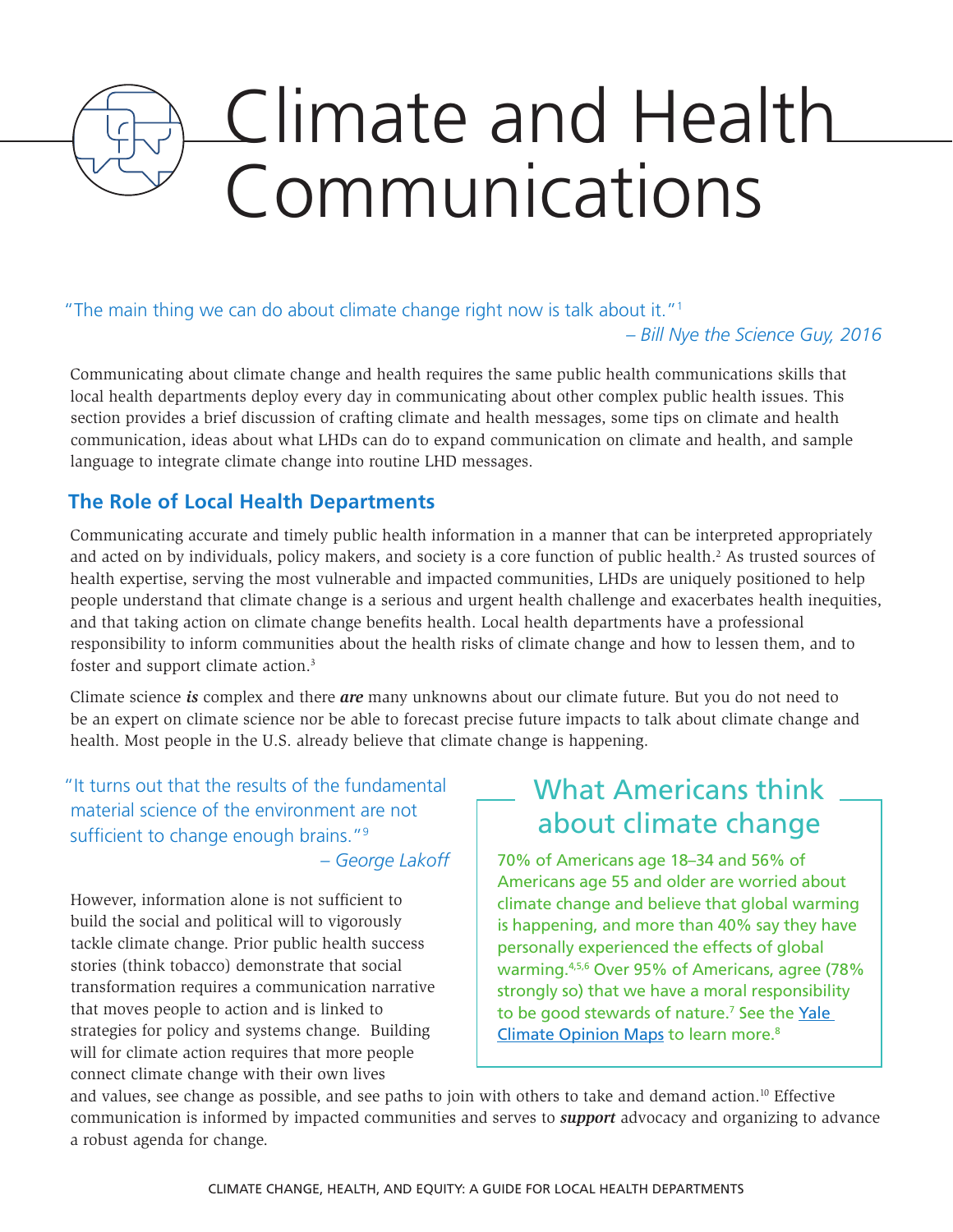# **We're In This Together**

"Yet if we ignore the dynamics of race and power, we are unlikely to devise climate solutions that benefit those who are most impacted or ensure solutions accessible to all. And if we do not hear, engage, and authentically include those most impacted, we will not benefit from the knowledge and ingenuity required to build climate resilience and move toward a just transition. *The tension between transactional/technical and transformative approaches to climate change solutions informs very different communications strategies.* Technical solutions alone will not achieve a society that is sustainable, equitable, and more harmonious with nature. That will require real democracy, full inclusion, and a social movement that addresses justice and climate change together."<sup>11</sup>

*– Makani Themba*

People interpret information through the lens of their own values and cultural identities. A core value underlying today's public health practice is that health is a *collective* responsibility. It takes societal and governmental action to make the policy, systems, and environmental changes required to address health inequities and the social determinants of health.

Frames are "interpretive storylines that set a specific train of thought in motion, communicating why an issue might be a problem, who or what might be responsible for it, and what should be done about it".12 In the United States, the starting point for most people—their default frame— is that individuals must solve problems for themselves without involvement from government. This "you're on your own" frame focuses on what individuals can do in their own lives and households, and minimizes the importance of collective action for policy and systems change.13

Public health communicators must start with a narrative of cooperation—"we're in this together"—that rallies people around a common cause, reframes the response to a problem from "What can *I* do?" to ""What can *we* do?" and helps people see how they can participate as *social* actors in defining problems and implementing solutions.<sup>14</sup>

# **Climate and Health Messages**

There are many frames used in climate change communications, including environmental (glaciers and polar bears), economic, national security, preparedness, and health.<sup>16,17</sup> Fortunately for LHDs, there is evidence suggesting that a health frame engenders support for climate action.<sup>18</sup>

Climate and health messages are constructed like other public health messages. No single message can incorporate all of the information about climate change or its many solutions, but it is helpful to include language that reminds people about the scientific consensus on climate change. $19,20$ 

• **97% of scientists agree:** human caused climate change is happening

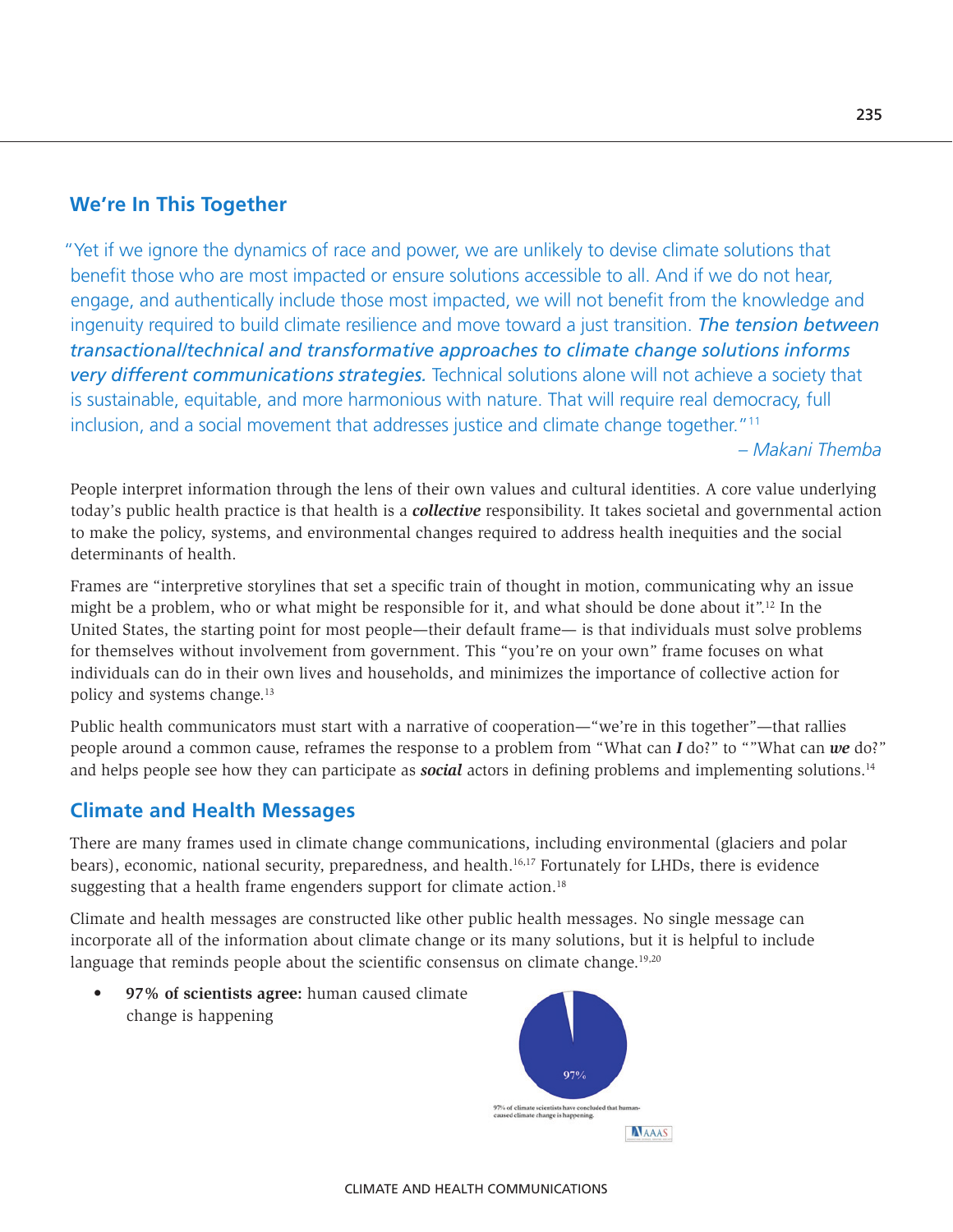# Public Health Messages<sup>15</sup>

- Establish or trigger an "environmental frame" that the places people live, work, and play affect their health.
- State values that allow people to connect your message with commonly held values such as fairness, opportunity, efficiency, and equality.
- State the problem and solution clearly so that the audience understands the need for unified societal action and specifically what you want them to do.

# **Environmental Trigger + Solution + Values = Public Health Message**

Here's an example of a public health message that begins with an environmental trigger and uses the values of fairness and opportunity to promote more parks.

"Well-maintained parks provide people with safe places to play and be active. It's not right that children in some of our neighborhoods have plenty of nice parks and playgrounds nearby while others have none. That's why we are working with the Parks Agency to make sure there are sufficient funds to build new parks and playgrounds so that all children in our community have the opportunity for safe play and physical activity."

Climate and health messages:

- Establish or trigger an "environmental frame" to remind people that our health and well-being depend on clean air and water, healthy food, and a stable climate.
- State your values to allow people to connect your message with shared values such as fairness, opportunity, protection, preparedness, equality, responsibility, leaving the world a better place for our children.
- State the problem and solution clearly so that your audience understands the need for unified societal action, and specifically what you want them to do and when you want them to do it.
- Affirm that scientists agree that climate change is real, human caused, harmful, and solvable.

# **Environmental Trigger + Solution + Values + Scientists Agree = Climate and Health Message**

Here are some examples of climate and health messages that use this message equation.

#### **Fossil fuels, air pollution, and climate change**

*Everyone should have the opportunity for good health and a long life, but pollution from burning dirty fossil fuels for electricity is stripping whole communities of that opportunity. Pollution is dirtying the air, and scientists agree that burning fossil fuels is causing harmful climate change. At the health department, we have a responsibility to*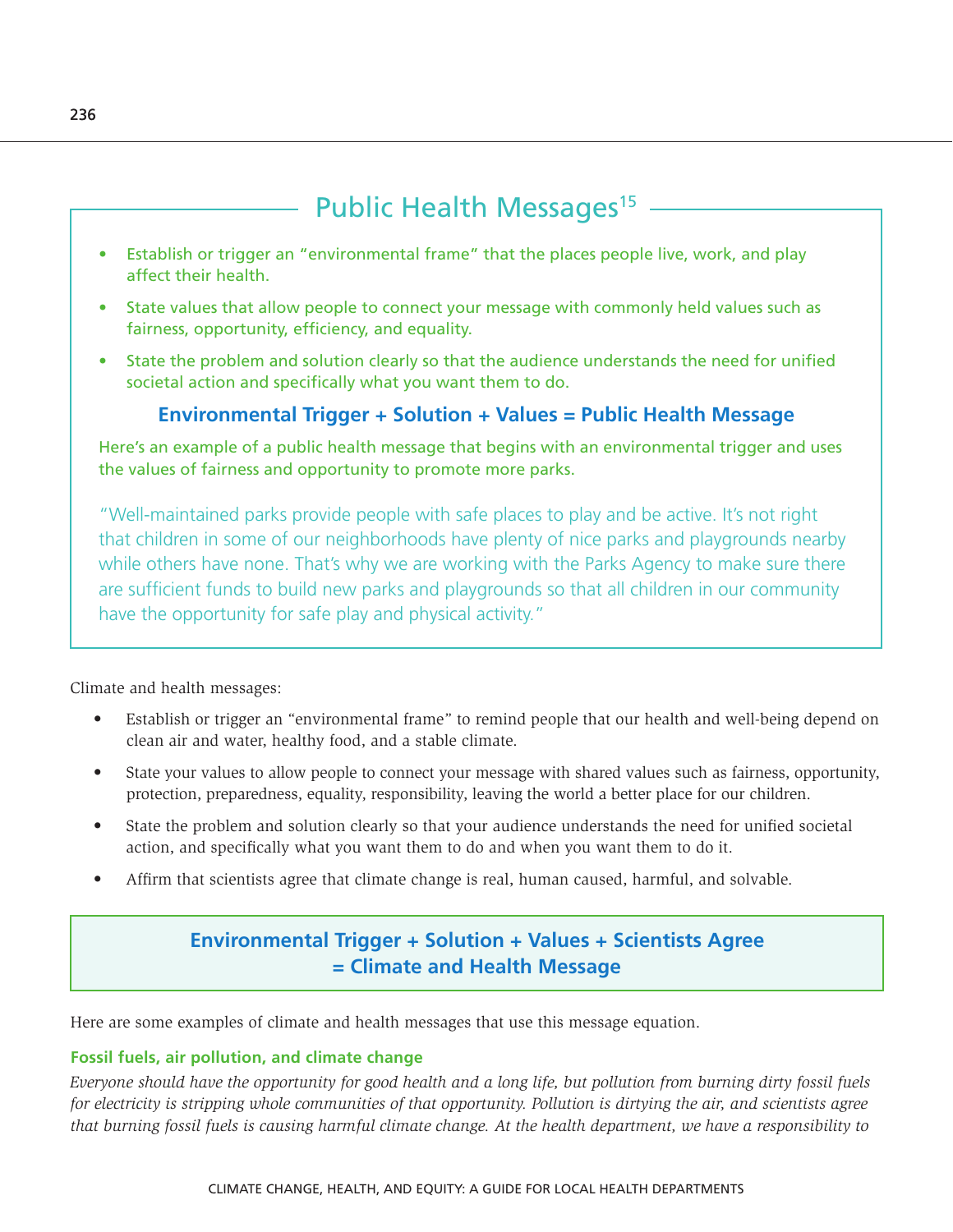*protect our children, seniors, and most vulnerable communities from the health effects of air pollution and climate change. It may seem daunting but in fact we can make headway by supporting the city council proposal to put solar panels on all city buildings. That will speed our transition to clean and renewable energy, reduce our reliance on dirty fossil fuels, and improve our community's health.* 

#### **Diesel pollution, climate change, and asthma**

*Our job at the health department is to protect the health of everyone in our community, particularly those who already bear disproportionate health burdens. Children in the Longview neighborhood are exposed to diesel pollution from nearby roadways and it is making them sick. Our latest data show that Longview children have higher rates of asthma than children in other parts of the city, and that they are missing school due to asthma attacks. This isn't surprising since older diesel trucks spew out air chemicals that cause air pollution. 97% of climate scientists agree that climate change is already happening and climate change also makes air pollution worse. Fortunately we have something we can do right now, in our own backyard, that will help the planet and help the children in Longview. A new low-interest loan program to help truckers purchase new, clean engines could significantly lower diesel pollution exposure in that neighborhood and increase economic opportunity.*

#### **Trees, urban heat islands, and equity**

*97% of climate scientists agree that climate change is happening now, and we can see that here in Warm Springs where our summers are getting hotter. Our job in the health department is to protect people from extreme heat especially children and the elderly. Trees provide cooling shade and reduce the risk of heat illness. It's not fair that in some Warm Springs neighborhoods there are plenty of trees while others have almost none. We need your support so the health department and public works can work together to train youth to plant trees in tree-poor neighborhoods.*

#### **Climate change and meat consumption**

*We all have a responsibility to protect our children and their future. One easy way we can do that is by serving less meat to our kids. Eating too much meat increases the risk of heart disease. And meat production causes climate pollution. Scientists agree that climate change is happening and that it's going to get worse if we don't do something about it. We're asking the PTA to work with the Longview school district and us to start a Meatless Mondays program. Help our kids learn to eat healthy and fight climate change at the same time.* 

#### **Climate change and safe routes for bicycling to school**

*Car pollution is now the biggest source of climate pollution in our state and 97% of scientists agree that climate pollution is causing climate change now. When children bike to school, there's no climate pollution and kids are more physically active. But in too many Los Carros neighborhoods, there's so much traffic that parents are afraid to let their kids bicycle. All of our kids should be able to safely bike to school so that they can be more physically active and we can reduce climate pollution. That's why the City Council put Measure X on the ballot to raise money for more protected bike lanes—it's a win for health and for the climate.*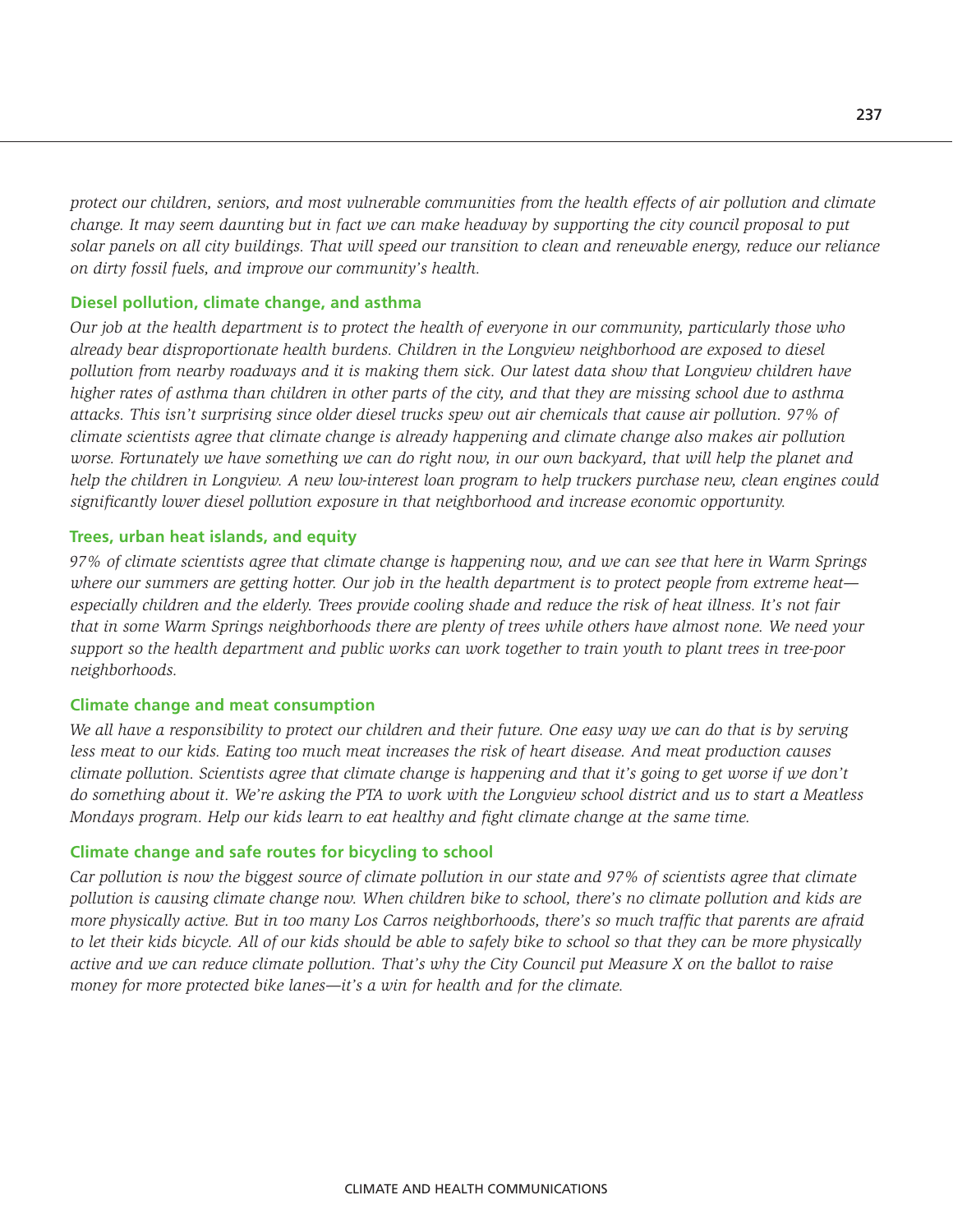# **The Tobacco Industry and the Fossil Fuels Industry**

Public health initiatives have faced aggressive attacks from powerful industries eager to protect profits in the face of public health efforts to promote health. Exhibit one is the multi-decade public health battle against the money, political power, and manipulation of Big Tobacco. The tobacco industry paid scientists to produce studies showing that smoking was not harmful and launched a well-funded public relations strategy to spread doubt about the increasing scientific evidence of tobacco's harms, attacking the credibility of science in general.<sup>1</sup> A 2006 ruling found three major tobacco companies guilty of racketeering and ordered them to issue corrective statements to the public on the health impacts of smoking.<sup>2</sup> More recently, the tobacco industry has targeted advertising at youth, low income, and communities of color, contributing to the persistent inequities in smoking-related deaths.<sup>3</sup>

# "Doubt is our product, since it is the best means of competing with the 'body of fact' that exists in the minds of the general public"<sup>4</sup>

# *Brown and Williamson internal memo, 1969*

There is strong evidence that for decades the fossil fuel industry also organized and financed a misinformation campaign to discredit the science of climate change and its impacts, undermine trust in the level of scientific agreement, equate climate science and climate action with a liberal political agenda, and cast doubt on the capacity to reduce fossil fuel use without exorbitant costs and at the expense of global development.5,6,7,8,9 A 2013 study described a complex web of organizations funded to cast doubt on climate science and to obscure the connection between this effort and the fossil fuel industry.10 As early as 1996, Mobil Oil made plans to account for sea level rise "due to global warming" in their offshore oil rig constructions while publically claiming that climate science was too uncertain to merit a response.<sup>11,12</sup>

Like the tobacco industry before it, the fossil fuel industry is targeting youth and communities of color that are disproportionately impacted by climate change and by more direct impacts of fossil fuel combustion. *Fueling U.S. Forward* is a Koch-funded campaign aimed at black voters purporting that they benefit the most from cheap fossil fuels and have the most to lose if energy costs rise.13 The industry has spent tens of millions to fund curriculum and outreach materials that promote fossil fuels to K–12 students.<sup>14,15</sup>

Tobacco industry denormalization played an important role in successful anti-smoking campaigns. A key turning point in California's landmark anti-tobacco campaign was the decision to directly challenge the tobacco industry.16 Denormalization rests on the "… fundamental and irreconcilable conflict between the tobacco industry's interests and public health policy interests."17 It helps to erode industry's power to thwart tobacco control and to enhance public support and political will to tackle the reforms needed to end the tobacco epidemic.18

California's anti-tobacco social marketing campaign successfully:19,20

- Redefined tobacco from an individual problem (smoking) to a public issue (tobacco) to make room for a shift toward collective solutions through policy and environmental change.
- Shifted from blaming the smoker to focus on the need for rules that hold the tobacco industry accountable for the death and disability it has caused.

*Continued on next page*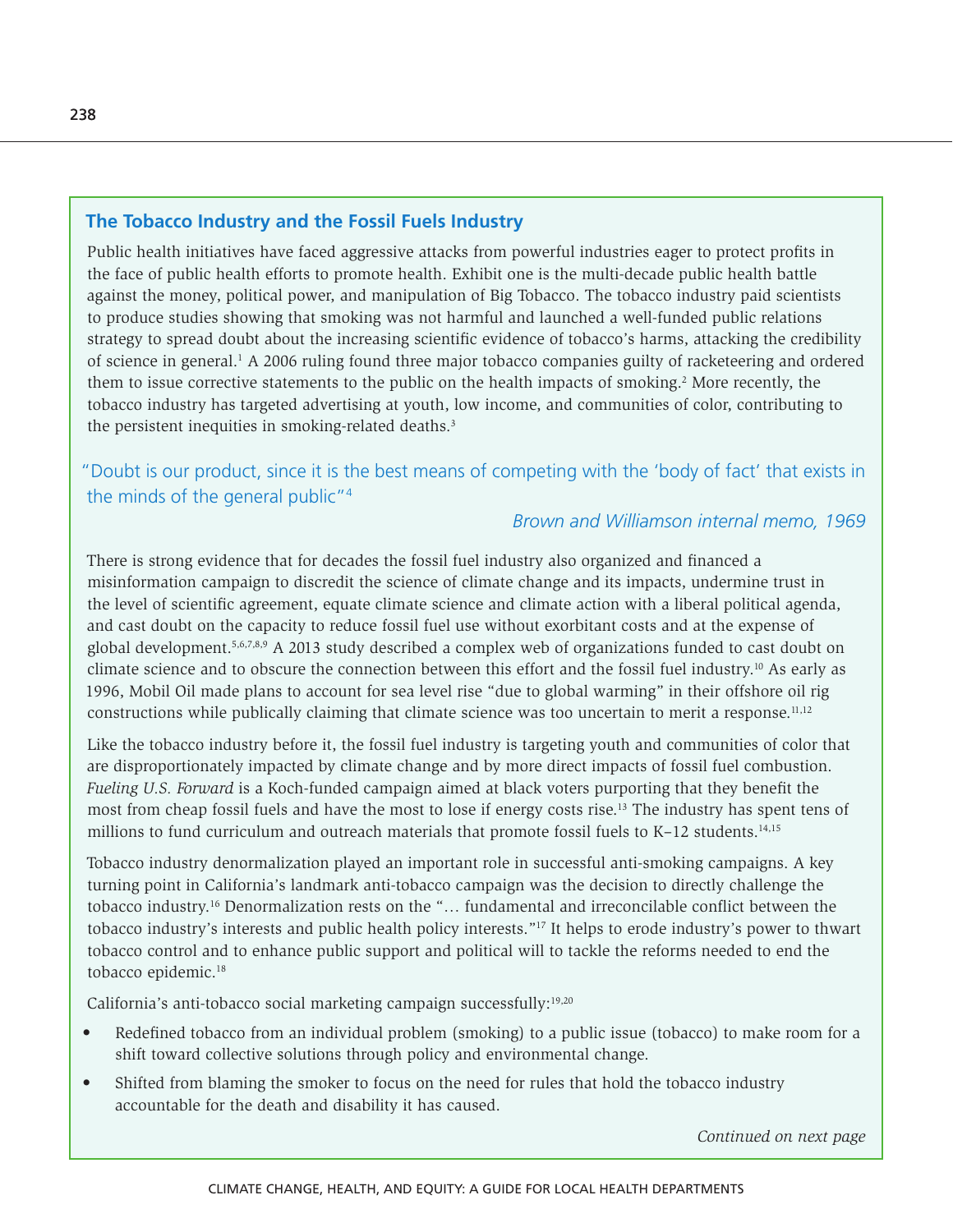# **The Tobacco Industry and the Fossil Fuels Industry** *continued*

- Denormalized the use of tobacco
- Exposed industry as the "vector of disease" and showed how the industry was harming people in the pursuit of profit. An honest portrayal of the tobacco industry played a critical role in building public support for anti-tobacco policies at all levels.

To date public health communications on climate and health have not adopted an industry denormalization approach that exposes how the fossil fuel industry has knowingly deceived the public and imposed potentially catastrophic health and climate harms. A broad climate and health social marketing campaign that builds on lessons from successful public health campaigns is much needed.

# **Climate Communication Tips21**

**Keep these points in mind** as you craft your climate and health communications:<sup>22</sup>

- Climate messages and communications strategies that integrate community knowledge, values, and beliefs can build a narrative of positive, transformational change and help to ensure that climate action builds toward a more just, equitable, and sustainable world. Talk to community residents about how they see the impacts and causes of climate change and what kinds of changes they want in their communities that will address their concerns *and* climate change.
- Communications serve to support strategy; the message is not an end in and of itself.
- Make it normal to support *societal* climate action instead of placing blame on the individual. Instead of saying "You need to reduce your carbon footprint", say "Communities across the state are taking steps to reduce carbon pollution and protect residents from the health harms of climate change."
- Ensure communications are culturally appropriate, available in multiple languages and low literacy formats.
- Use print and broadcast media, including ethnic, non-English, and very localized media; social media; telephone call-lines; print and broadcast marketing (bus ads, billboards); public forums and meetings. Pima County Health Department placed heat safety posters in local buses.<sup>23</sup>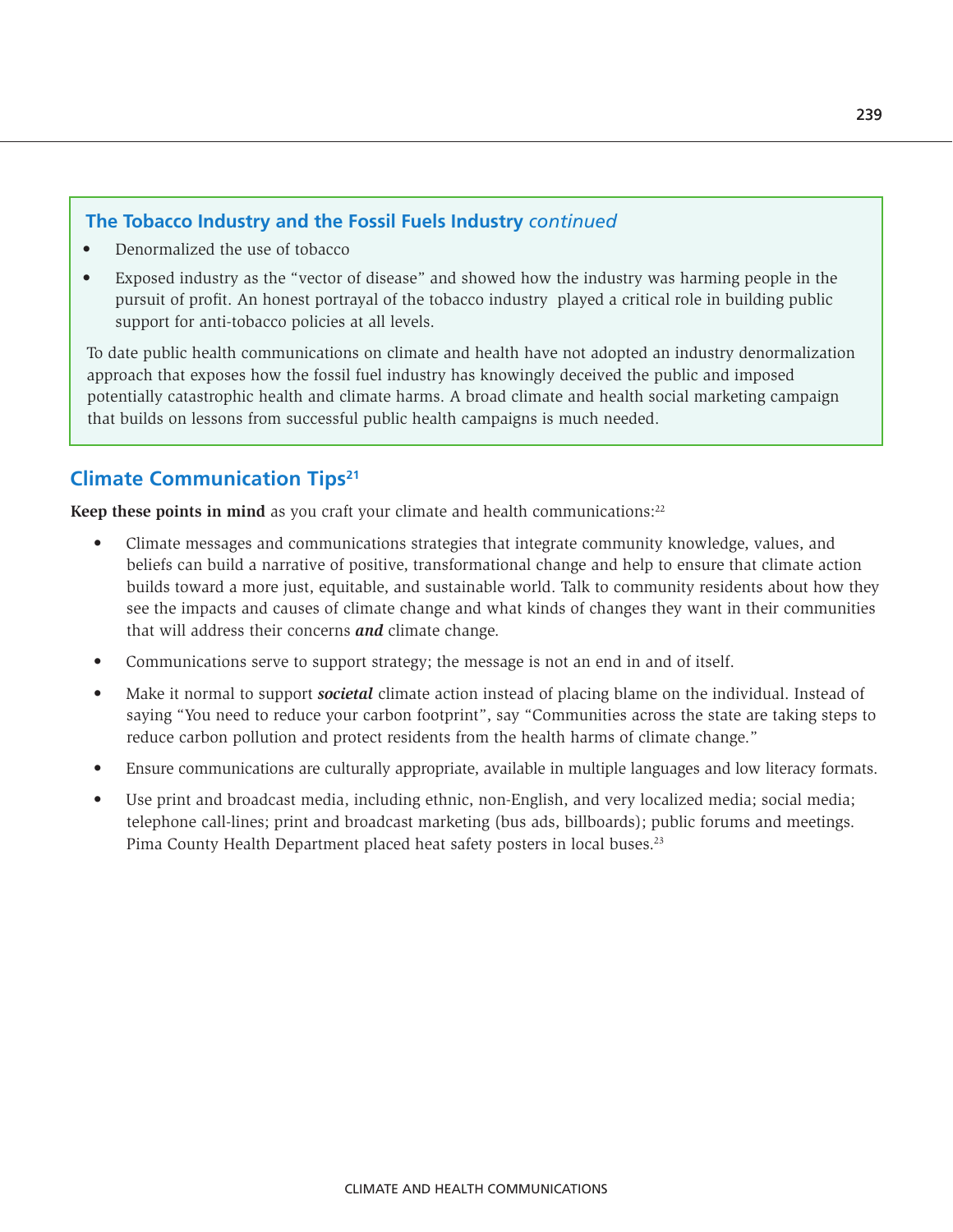

Each summer, heat illness sends hundreds of people to local emergency



anyone,

**Heatillness** At highest risk are - Homeless<br>- Elderly can affect Outdoor workers at any age People taking psychiatric me for mental health



#### **ELimit outdoor** activities to the early morning hours Drink plenty of water Avoid drugs and on hot days and eat

regular, light meals

Find a cool place to spend the hottest<br>times of the day alcohol - they make heat illness worse

#### Source: [Pima County Health Department](https://twitter.com/pchd/status/740950475659481088)

- Use multiple messengers: weather forecasters, health care providers, school teachers, local business owners and service providers, youth, and community leaders.
- Repeat the message often.

**Heat illness or** 

happen while

"The most effective communication strategies are based on simple messages, repeated often, across multiple communications platforms, by many trusted messengers."

*– Ed Maibach, George Mason University Center for Climate Change Communication* 

- Be consistent in what you say to different audiences, even if you say it differently.
- Try to use plain English:
	- Don't say "greenhouse gas emissions" when you can say "carbon pollution."
	- Say "clean energy" or "solar and wind energy" instead of "renewable energy technology" or "decarbonizing our energy system"
	- $\circ$ Talk about "preparation" for climate change rather than "adaptation" to climate change
	- Use the CDC "plain writing" guide $24$  $\circ$
- Use visuals that clearly convey the message
- Work with other agencies to harmonize messages
	- People may be confused about what to do when a health department alert cautions against  $\circ$ outdoor activity on extreme heat days and air quality agencies ask people to "spare the air" by not driving on poor air quality days—often the same days!
		- "When it's really hot and air quality is poor, try to limit outdoor activity to early morning and evening, and use public transit instead of driving in mid-day."

240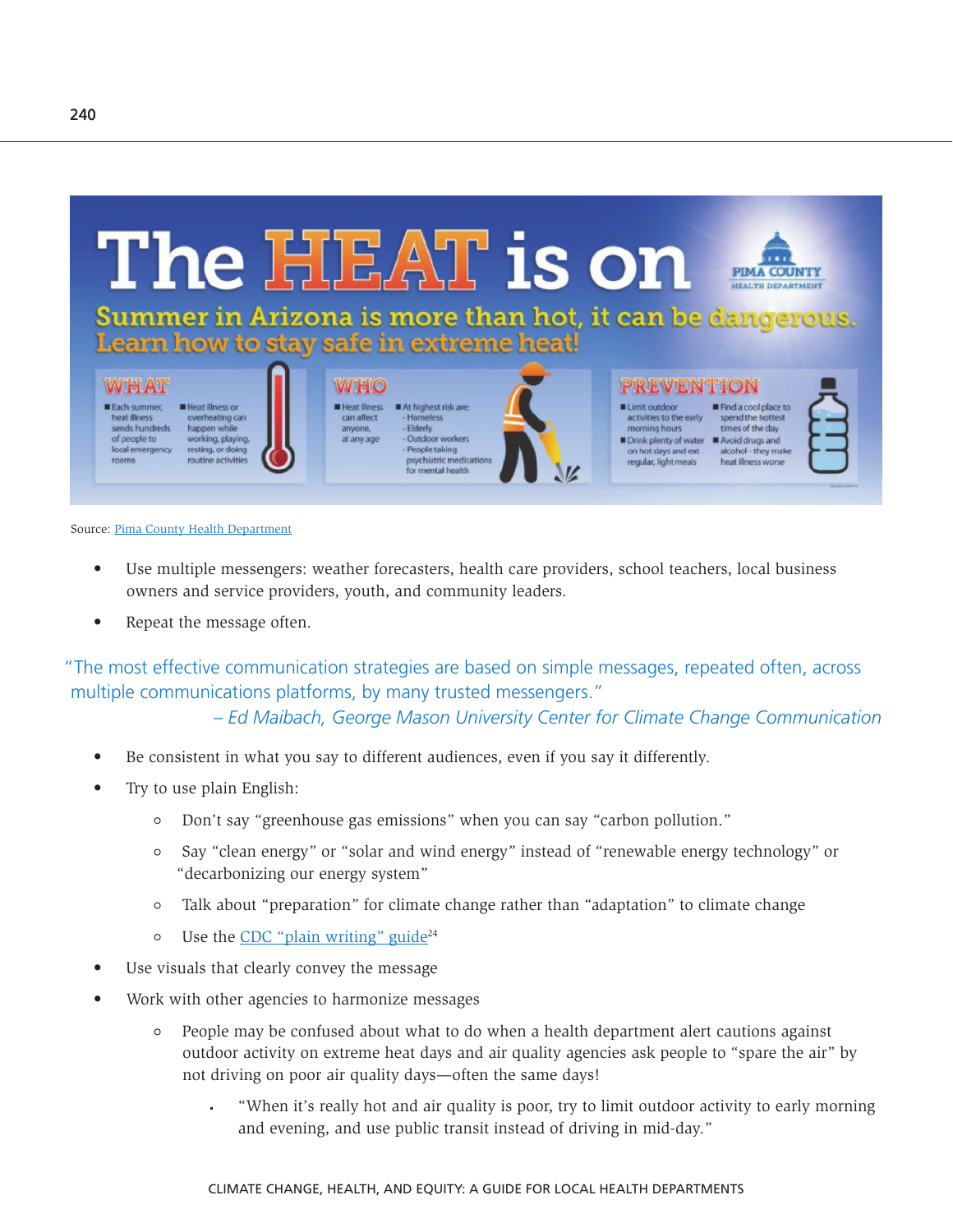• Work with other agencies to ensure common terminology and consistent messaging. For example, Philadelphia Department of Public Health recently convened all city departments that communicate or interact with the public about extreme heat and decided to use only two terms: "heat caution" and "heat health emergency."

#### **Make climate change salient**

Humans have evolved to prioritize immediately tangible threats over seemingly abstract risks.25 Many people still see climate change as something that is distant in space and time—"not here, not now, not me," although that is changing as more communities experience devastating climate-related disasters.

- Show how climate change has already affected your jurisdiction. When people see climate change as a *local* issue, they are more likely to describe it as **personal** issue.<sup>26,27</sup>
- Tell stories about people's personal experiences with the impacts of change. Use pictures, especially pictures of real people that have been affected by droughts, floods, wildfires, and storms.
- Extreme weather events create a "moment of proximity and heightened awareness" and an opportunity to start conversations about climate change and real climate solutions.<sup>28</sup>

#### **Convey urgency**

Climate science and the accelerating pace of climate change demonstrates that each day of inaction increases the risks of catastrophic climate change, but any discussion of a climate emergency is currently missing from the mainstream public domain. To convey the urgency of robust climate action, provide analogies that can help people understand that action now will prevent future harms.

"Think about a chronic smoker. At age 20, he thinks he's invincible, that cancer won't happen to him. By 45, with early COPD, he's addicted and assumes quitting won't help him anyway. When he's got lung cancer at 65, it's too late. As a society, we're like the 45 year old—we're addicted to fossil fuels, we see the signs of harm, but we're still not taking the actions needed to prevent a very bad outcome. The difference is that the smoker imperils himself and those around him, while our societal failure to act imperils us all. We can take a different path toward a healthy future if we act swiftly." *– Linda Rudolph, Center for Climate Change and Health*

- Talk about climate change as an informed choice between better and worse outcomes: "… inaction is itself a choice in favor of severe climate change."29
- Offer information about how the climate is already changing (See Section [3—Climate Change 101](#page--1-0)).

Always follow the message about the urgency of climate action with the message that solutions are available and being pursued now.

## **Recognize complexity and uncertainty**

Climate science *is* complex and there *are* many unknowns about our climate future. But you do not need to be an expert on climate science nor be able to forecast precise future impacts to talk about climate change and health. Rely on the scientific evidence and knowledge of experts, as all health professionals do when addressing any issue outside of their own specialty.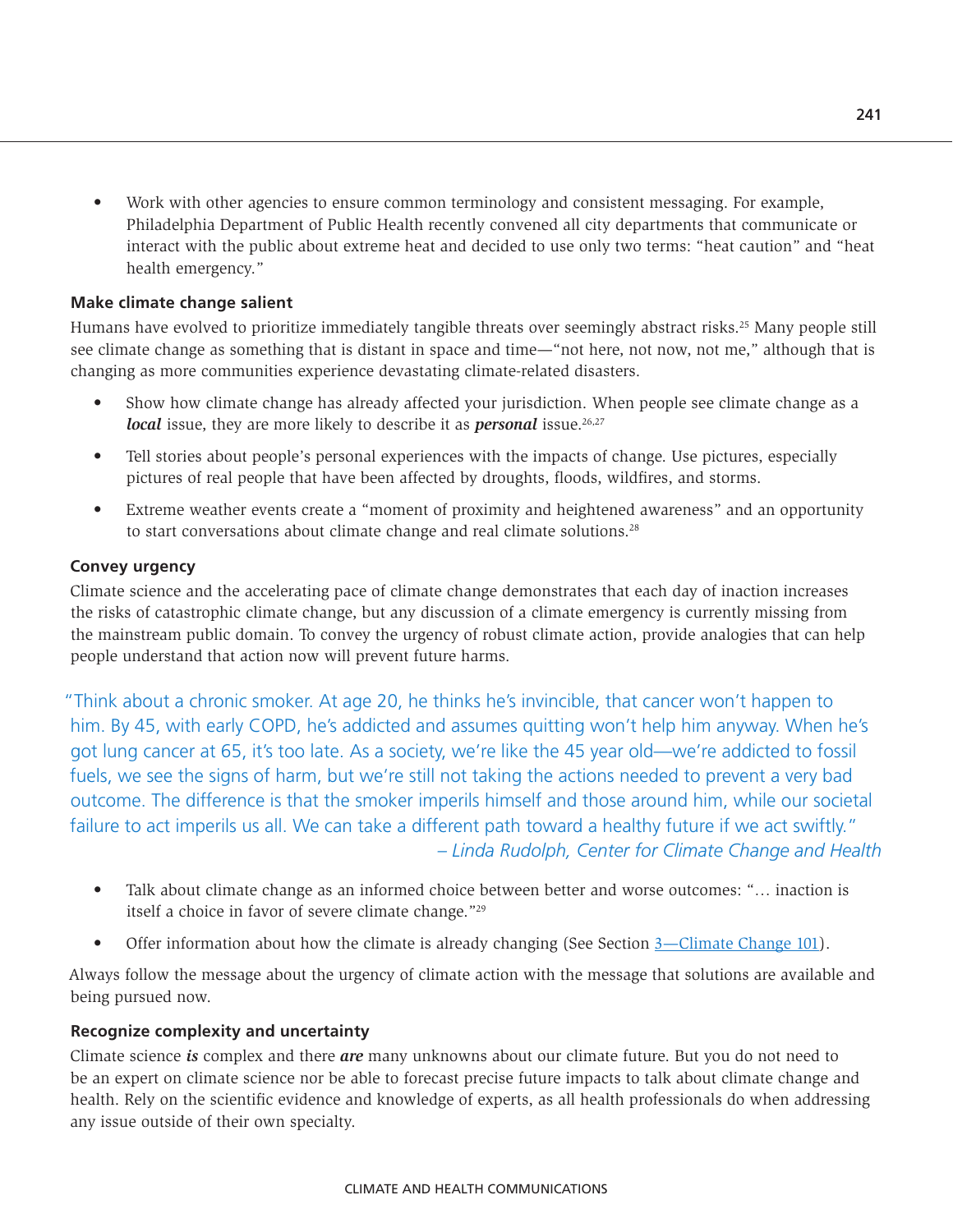"The science linking human activities to climate change is analogous to the science linking smoking to lung and cardiovascular diseases. Physicians, cardiovascular scientists, public health experts and others all agree smoking causes cancer. And this consensus among the health community has convinced most Americans that the health risks from smoking are real. A similar consensus now exists among climate scientists, a consensus that maintains climate change is happening, and human activity is the cause."

*American Academy for the Advancement of Science, ["What We Know](http://whatweknow.aaas.org/wp-content/uploads/2014/07/whatweknow_website.pdf)."30* 

- Reinforce what is known.
	- $\circ$  97% of scientists agree that climate change is happening.<sup>31</sup> "That's enough for me as a public health professional to focus on how we can help to keep people from being harmed by it."<sup>32</sup>
	- $\circ$  Surveys show that physicians in many specialties are already seeing the impacts of climate change in their patients.<sup>33,34,35,36</sup>
	- The health harms of climate change and health benefits of climate action are well documented (See Sections [3—Climate Change 101, 4—Health Impacts,](#page--1-0) and [5—Health Benefits\)](#page--1-1).
- Acknowledge but don't overstate uncertainty. Scientists are sure that climate change is happening, and that it is causing major impacts, but there are still uncertainties about how quickly impacts will occur or whether every storm or wildfire is due to climate change.<sup>37</sup>
	- When speaking about a particular extreme event, lead with what is known about how climate change is affecting that type of event; add information, if available, about the attribution of similar events to climate change.<sup>38</sup>
- Frame uncertainty as a reason to act.<sup>39</sup> "We need to hedge our bets rather than waiting so long to see exactly what happens that it will be too late—or far more costly—to deal with the impacts."
- Use health analogies to emphasize the importance of action despite some level of uncertainty regarding the specific climate impacts. "If you were given a cancer diagnosis and told that it is 'very likely' that it will progress without treatment, would you wait to see what happens?"

## **Offer hope**

Many people are motivated to take action when they hear a doomsday message about climate change, and it's important to be honest about the magnitude of the problem.<sup>40</sup> But too much emphasis on climate impacts can leave some people feeling overwhelmed and powerless, leading to disengagement rather than action. It is essential to offer hope, the most consistent driver of intentions to engage, support policies, or change behavior.<sup>41</sup> The best way to offer hope is to show that we can tackle climate change together, using available and effective solutions that offer important health benefits.

- Give people information that lets them reason their way to solutions: "When we burn fossil fuels it emits carbon dioxide into the air that traps heat like a blanket and disrupts the climate."42 "Cows produce methane—a potent climate pollutant. When we eat a lot of beef more cattle are raised."43
- Show positive things real people in your community are doing to fight climate change, including images [of solutions in action.](https://www.climatevisuals.org) 44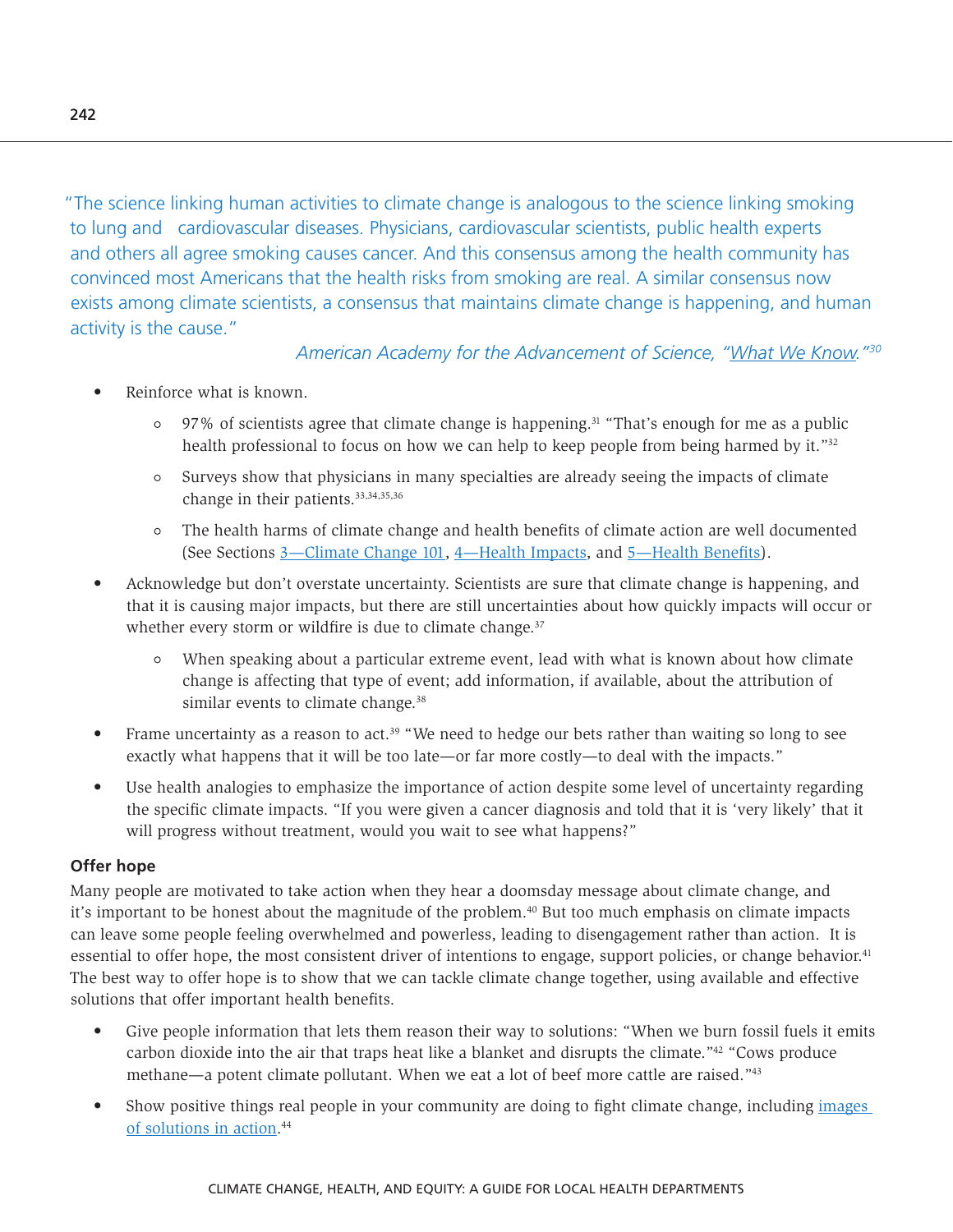- Emphasize the health benefits of climate solutions to make climate action an obvious solution. Show how clean energy, active transportation, healthy food, and community greening are good for health (See Section [5—Health Benefits\)](#page--1-1).
- Remind people that we've tackled big problems before and we can do the same for climate change.
	- We reduced infant and maternal mortality by 90% and 99% respectively since the 1900s, due to a broad range of interventions including better hygiene and nutrition, antibiotics, greater access to health care, and advances in maternal and neonatal medicine. (Of course, much more remains to be done to address huge inequities in premature births and maternal mortality, demonstrating the need to integrate equity in our strategies to address a broad range of health issues, including climate change).
- Activate cooperative values and provide normalizing language that "people like us are concerned and taking action."45
	- For example, rather than tell people to get out of their cars, talk about an opportunity to support a bike-sharing initiative that will provide affordable transport and reduce air and climate pollution.
- Offer climate solutions that address community health concerns. Seek ideas for community-driven climate solutions. There are many climate solutions. Some individuals or communities may get excited about trying to reduce food waste in school cafeterias, and others about promoting community solar both reduce climate pollution and provide health benefits.
- Avoid the individual solutions trap. Individual behaviors in daily life are important, but community action and policy/systems change are required to address the root causes of climate change and health inequities.46 Instead of talking about what individuals can do, talk about what "we" can do together.
	- $\circ$  If people ask about individual behavior, share ideas (e.g. eat less meat, walk and bike more) but mention too the collective actions (e.g. increasing access to affordable fruits and vegetables or safe places to bike) that will increase opportunities for health for everyone in the community.

## **Acknowledge complicity**

Nearly everyone in industrialized nations enjoys convenience, mobility, and comfort—such as driving, flying, using energy to light, heat and cool our homes, and consuming goods—made possible by abundant fossil fuel energy. But now we know the great magnitude of the health and climate costs of our dependence on fossil fuels and industrial agriculture. Now that we have more feasible and affordable options that allow us to move on to less polluting, clean, safe, and sustainable renewable energy, transportation, and food systems, we have a responsibility to do so.

#### **Interrupt the spiral of silence**

People are social beings. The more they hear family, friends, and respected community leaders talking about an issue, the more they see that issue as worthy of attention. Conversely, even people who care about an issue may shy away from discussing it if they infrequently hear other people talking about it. Unfortunately, climate change is in just such a "spiral of silence".<sup>47</sup>

While 60% of Americans say that climate change is important to them personally, fewer than 50% say they hear it discussed in the media at least once a month, only 20% say people they know talk about it once a month, and 70% say they rarely or never discuss it with family and friends.<sup>48</sup> Americans also routinely

#### CLIMATE AND HEALTH COMMUNICATIONS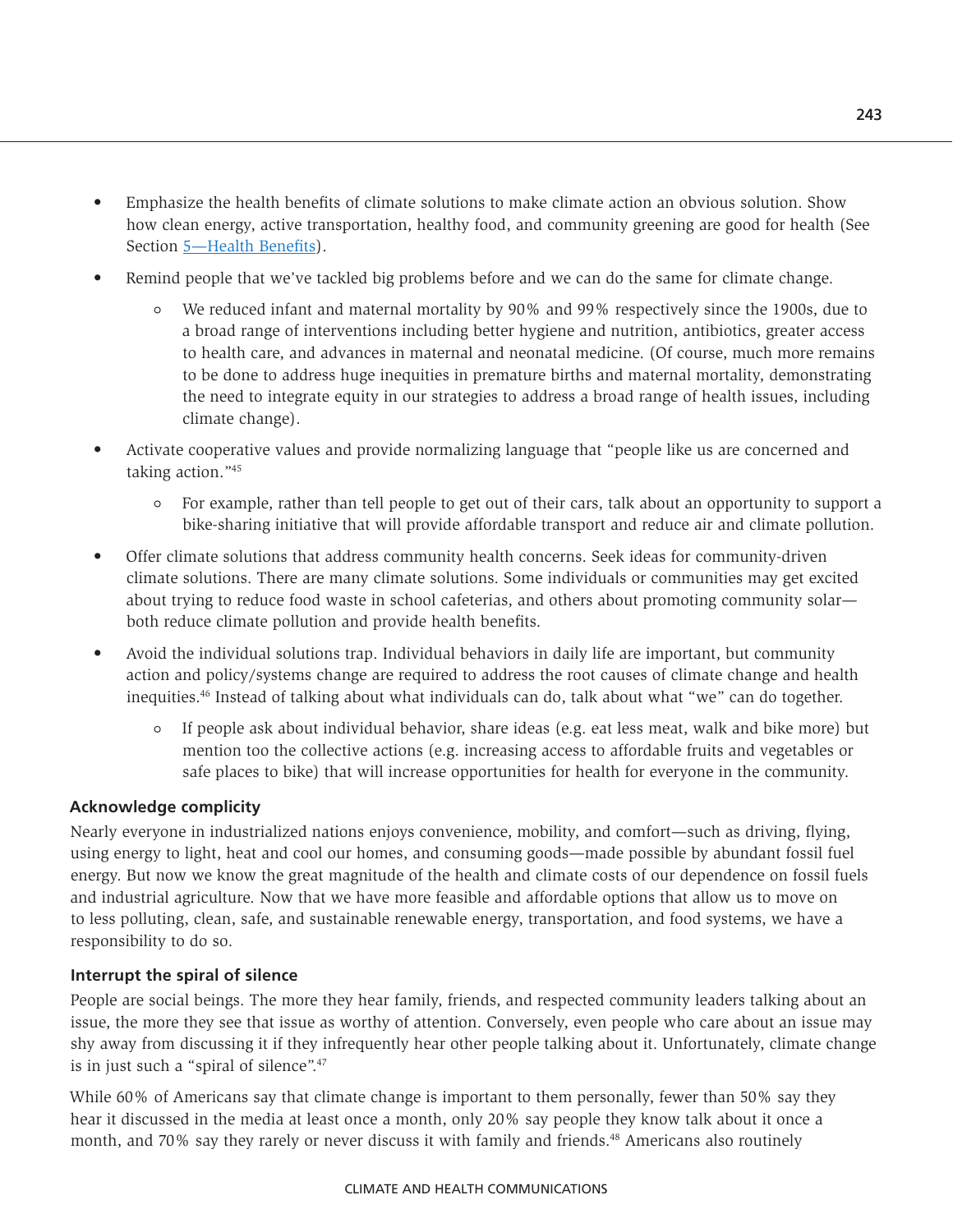overestimate the prevalence of climate skeptic views, and underestimate levels of support for renewable energy and other climate solutions.49

One lesson from other public health challenges is that public health problems are hard to address without naming them and their causes, even if that means talking about "taboo" topics or confronting powerful interests. Effective STD and HIV/AIDS prevention requires talking about sex. Addressing health inequities requires talking about poverty and racism. Achieving the transformative systems changes required to effectively protect health and advance equity in the era of climate change requires naming climate change and its causes, while tailoring the message for the audience and context. LHDs have a professional responsibility to break the spiral of silence by informing communities about this urgent health threat and the actions needed to address it.

"We've been working on extreme heat for a few years, because it's clearly getting worse. But we never talked about climate change. About six months ago we started talking bringing together our partners for a community discussion on heat and other climate impacts. With the support of our Director, we even decided to put "climate change" right into the title for the forum. We were all worried that there would be backlash from more conservative community leaders. But none of them said a word. In fact we got a lot of really favorable responses from people who were glad that the subject was finally out in the open!"

*Maricopa County (AZ) Health Department Program Manager*

#### *Do* **talk to conservatives**

Climate change may have become a politically polarized issue, but that doesn't mean you shouldn't talk about climate and health to people in more conservative communities.50 Very strong majorities in the U.S.—across party lines—believe their community should do more to address climate change and prepare for its impacts, including provide clean energy, expand public transportation and enhance walkability, reduce air and water pollution, and conserve energy.51 80% of Americans—including 62% of Trump voters—agree that the U.S. should regulate and/ or tax carbon pollution.52

- Highlighting scientific consensus may neutralize polarizing worldviews, so be especially clear that 97% of climate scientists agree that climate change is happening and is caused by human activities.<sup>53</sup>
- Focus on local impacts: Conservatives are more likely to consider the need for action when they can see how climate change affects them personally.<sup>54</sup>
- Appeal to values such as accountability, conservation of resources, responsibility, caring for our children.55,56
- Emphasize solutions that have health benefits and are efficient and cost-effective.

"There is a tendency, particularly in government and politics, to avoid focusing on difficult problems until they balloon into crisis. We would be fools to wait for that to happen to our climate…When you run a company, you want to hand it off in better shape than you found it. In the same way, just as we shouldn't leave our children or grandchildren with mountains of national debt and unsustainable entitlement programs, we shouldn't leave them with the economic and environmental costs of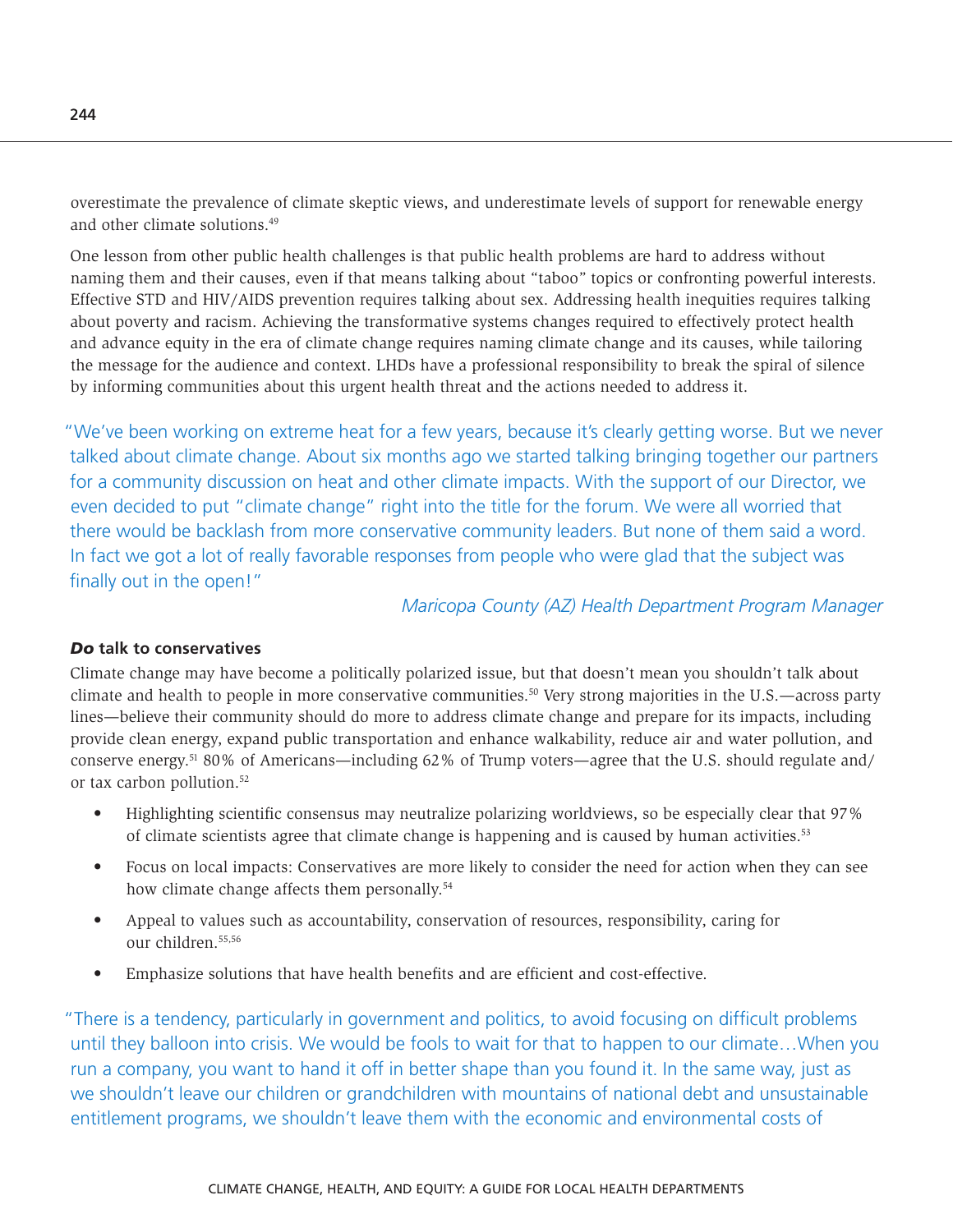climate change. Republicans must not shrink from this issue. Risk management is a conservative principle, as is preserving our natural environment for future generations."57 *– Henry Paulson, Former (Republican) Secretary of the Treasury, 2014*

# **Climate Change, Health, and Equity: The Essential Messages**

- Climate change is happening now—97% of climate scientists agree.
- Climate change is caused by human activities.
- Climate change is harming our health and the health of our communities now.
- Some people and communities bear an unfair burden of these health harms, including low-income communities, communities of color, native and tribal communities, the very young and very old, and those with chronic illnesses.
- There is a real danger that those harms will be catastrophic unless we take action now. We can't afford to take that risk.
- Together we can do something about climate change: we already have solutions that are working and could be put into practice widely and cost-effectively now if we take and demand action.
- We can shift to clean renewable energy // make it easier to walk, bike and take public transit // increase access to healthy and local food // plant trees and green our communities // stop burning dirty fossil fuels that cause climate pollution // invest to prepare for and protect from the harms of climate change.
- These climate solutions bring substantial health benefits: clean air, soil and water; less asthma, heart disease, and obesity; more places to play and be active; less stress and improved mental health; and more resilient communities.
- People in every community deserve to have the opportunities and resources to be healthy in the era of climate change.
- There has been deliberate disregard for our health and the health of the planet. The fossil fuel companies have acted like the tobacco companies—intentionally misleading us about the harms of fossil fuels and climate change, and spending millions to oppose climate policy.
- The problem is urgent: climate change is a health emergency. We need to do more, and more rapidly.
- We all have the responsibility to take action for healthy people, healthy places, and a healthy planet.

#### **In a nutshell**

#### **"It's real. It's us. It's bad. Scientists agree. There's hope."**<sup>58</sup>

*– Anthony Leiserowitz , Yale Project on Climate Change Communication*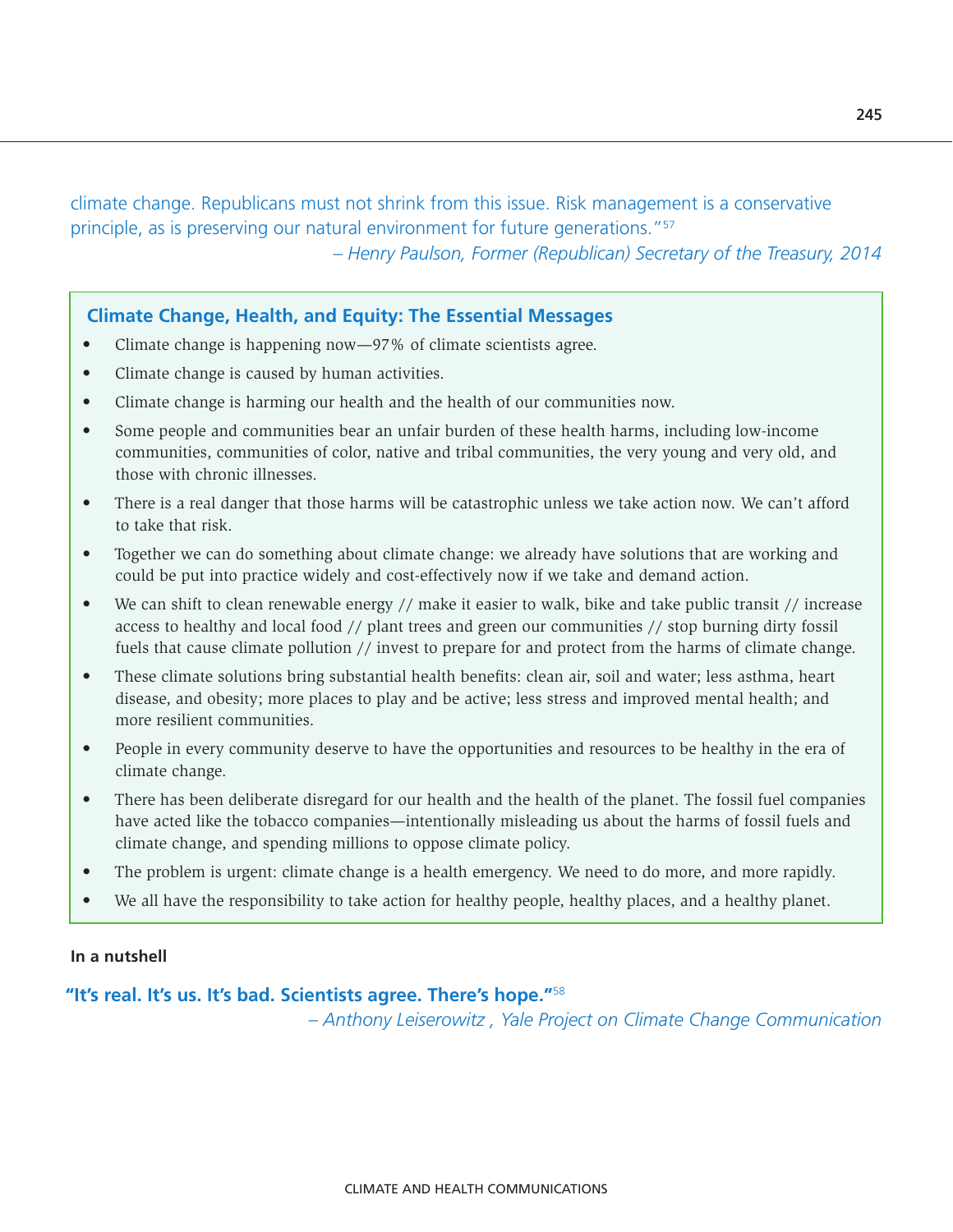# **What Local Health Departments Can Do?**

Local health departments have many opportunities to communicate to various audiences about climate change, health, and equity, including: (1) focused efforts to inform about climate change—health—equity connections; (2) collaboration with other agencies to integrate health into climate change communications; (3) integration of climate change into routine public health department messages.

"We envision a community where there is a universal understanding of climate change risks, its effects, and actions that can be taken to mitigate or adapt to the effects of climate change. This is facilitated by consistent and unified climate and health messaging across agencies and organizations." *– Maricopa County Climate and Health Strategic Plan59* 

- Develop strategies and design and disseminate materials and events to inform the community, public health and health care professionals, and policy makers about climate change, health and equity.
	- $\circ$  Prepare a report(s) on Climate Change, Health, and Equity in your jurisdiction to raise general awareness.
		- Los Angeles County published "[Your Health and Climate Change in Los Angeles County](http://publichealth.lacounty.gov/eh/docs/climatechange/YourHealthandClimateChange.pdf)" and ["Framework for Addressing Climate Change in Los Angeles County"](http://publichealth.lacounty.gov/eh/docs/climatechange/FrameworkforAddressingClimateChange.pdf) for the general public. For health care providers: [Climate Change and Health in LA County: Opportunities](http://rx.ph.lacounty.gov/RxClimate1117)  [for Clinical Intervention.](http://rx.ph.lacounty.gov/RxClimate1117) 60,61,62
	- Convene a Climate, Health and Equity public workshop.  $\circ$ 
		- Salt Lake City and County Health Department holds an annual Climate and Health ä, Symposium.
		- Maricopa County hosted Bridging Climate Change and Public Health summits, which led to a *Climate and Health Strategic Plan*.<sup>63</sup>
	- Climate, health and equity vulnerability assessments (CHEVA) provide an excellent tool for  $\circ$ initiating community conversations about climate change.
		- New Orleans Health Department partnered with Gulf Coast Center for Law and Policy to l. host community meetings to review a CHEVA, map the city's extreme weather response protocol, and identify community health needs.
		- Multnomah County Health Department partnered with Coalition of Communities of Color to conduct a CHEVA displayed as an [interactive map,](http://multco.maps.arcgis.com/apps/MapJournal/index.html?appid=f6536b4fc7d946918975da4cc0005578) and to inform advocacy and guide county investments.64
		- Minneapolis Health Department used a CHEVA to identify vulnerable communities, partner with community organizations for workshops on climate change and health.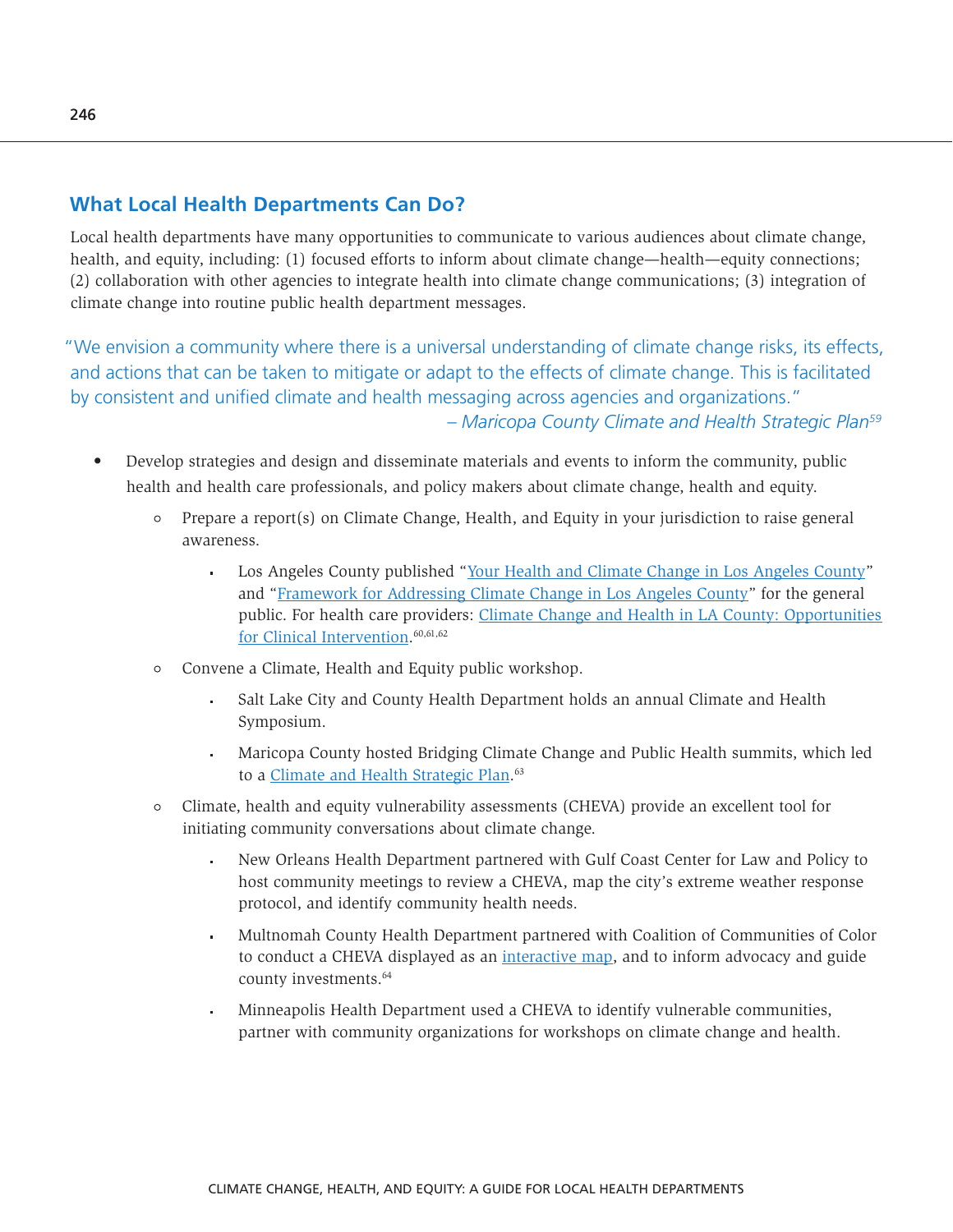- Collaborate on campaigns with businesses, schools, community partners, and other agencies to educate and act on climate solutions example.
	- Launch a [Turn it Off](https://iturnitoff.com/#/savings) campaign to reduce vehicle idling that produces air and climate pollution.65
	- Encourage energy conservation and efficiency to reduce climate and air pollution and energy costs, through a [Switch Off](https://www.resourceefficientscotland.com/guide/switch-off-campaign) campaign.<sup>66</sup>
- Coordinate with other agencies to integrate health messaging into their climate change materials.
	- Provide language on health impacts and solutions related to the climate work of other agencies.
		- Work with city/county Offices of Sustainability and planning agencies to integrate health into climate (mitigation and adaptation) action plans and sustainability or resilience plans.67 The [ReFresh Milwaukee community sustainability plan](http://city.milwaukee.gov/ReFreshMKE_PlanFinal_Web.pdf) integrates language on climate change and health considerations.<sup>68</sup>
		- Collaborate with planning to integrate climate and health messages *into General Plans.*<sup>69,70</sup> The 2016 [King County Comprehensive Plan](https://www.kingcounty.gov/~/media/depts/executive/performance-strategy-budget/regional-planning/Comp%20Plan/2017_KingCountyComprehensivePlan.ashx?la=en) includes multiple strategies and language on climate change and health.<sup>71</sup>
		- Incorporate climate change into local air quality agency Spare the Air alerts.
	- Coordinate with other agencies to make sure that your messages are not contradictory and confusing.
		- a. Philadelphia Department of Public Health convened all city departments that interact with the public about extreme heat, and standardized use of the terms *heat caution* and heat *health emergency* to describe health risks during an extreme heat event.
- Integrate climate and health messages into documents, educational materials, and health promotion information
	- Include climate change in the Community Health Assessment and Community Health Improvement Plans
		- Macomb County (MI) Health Department included climate change in the 2016 Forces of Change Assessment component of its [Community Health Assessment.](http://cha.macombgov.org/sites/default/files/content/government/cha/pdfs/CommunityHealthAssessment16.pdf)<sup>72</sup>
		- New Orleans Health Department included an objective to reduce climate impacts on ¥, health in its 2015 [Community Health Improvement Plan](http://www.nola.gov/getattachment/Health/Data-and-Publications/New-Orleans_Community-Health-Improvement-Plan_May-2015-(1).pdf/).<sup>73</sup>
	- San Luis Obispo County Public Health Department partnered with the California Department of  $\circ$ Public Health on the OutsideInSLO campaign in developing a series of informational materials: [Healthy and Climate Friendly Food](http://www.healslo.com/wp-content/uploads/2014/09/FINAL_ClimateFriendlyTravel_08-26-2014.pdf) and [Healthy and Climate Friendly Travel.](http://www.healslo.com/wp-content/uploads/2014/09/FINAL_ClimateFriendlyTravel_08-26-2014.pdf)<sup>74,75</sup>
	- Minnesota Department of Health developed a [Health and Climate Film and Educational Materials](http://www.health.state.mn.us/divs/climatechange/climatevideo.html#teacher)  [for Middle School Teachers](http://www.health.state.mn.us/divs/climatechange/climatevideo.html#teacher) to inform teachers and student about climate change and health and adaptation and mitigation strategies.76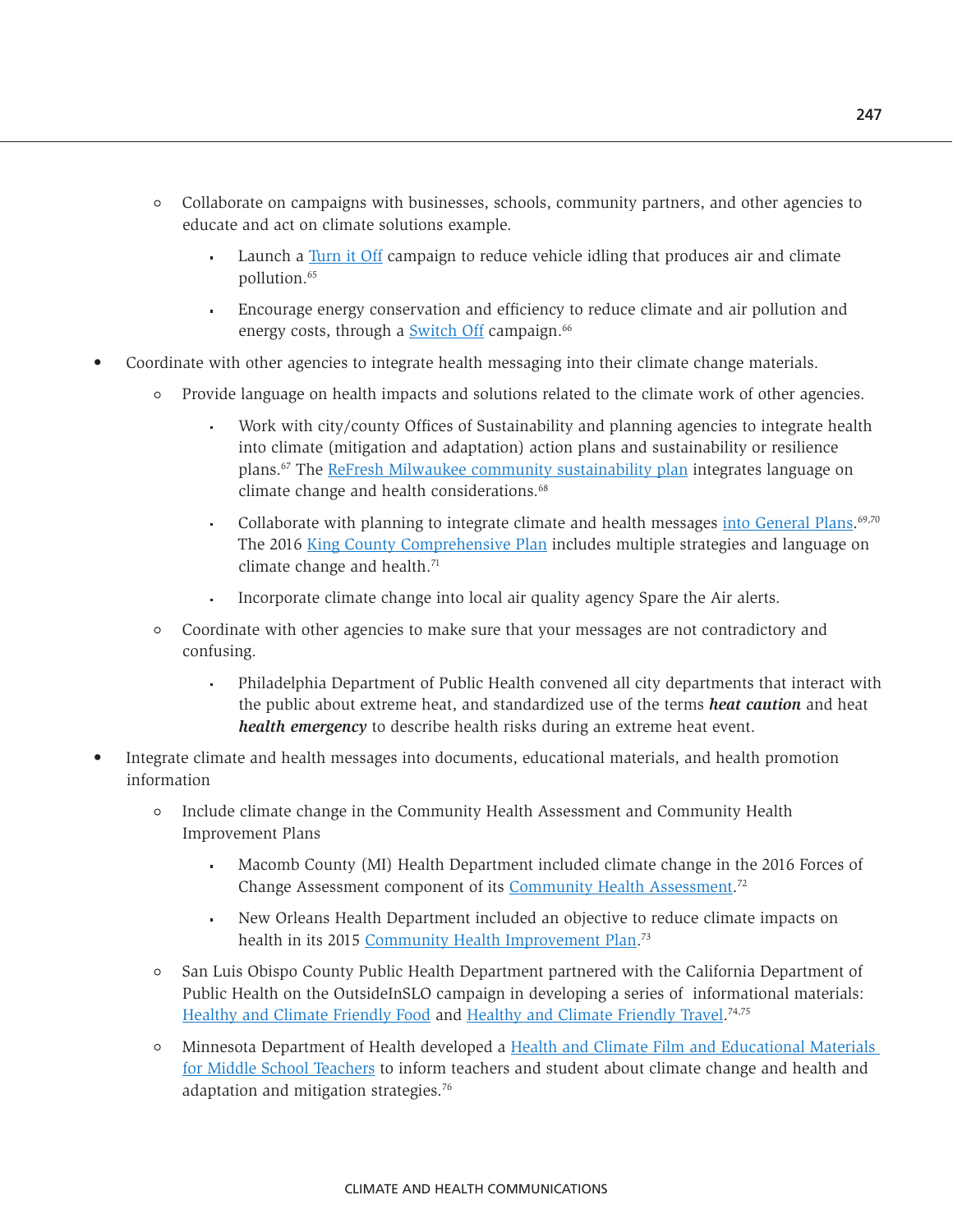

Source: Public Health Seattle-King County

- $\circ$ Public Health Seattle-King County developed a series of "zines" depicting diverse people and communities discussing their risk and response during extreme heat events.
- Work with health care providers to post and distribute climate change and health information for patients
	- Center for Climate Change and Health's Climate and Health Posters<sup>77</sup>  $\circ$
	- University of California, San Francisco's Climate and Health Posters<sup>78</sup>  $\circ$
	- Natural Resources Defense Council's [Factsheets and Posters](https://www.savethefood.com/share-it)<sup>79</sup>  $\circ$
	- CDC and APHA [Climate Effects on Health Fact Sheets](https://www.cdc.gov/climateandhealth/effects/default.htm)<sup>80</sup>  $\circ$
- Be opportunistic: Integrate climate messages into routine and emergency LHD communications

Below are some examples of how commonly issued educational materials, alerts, and advisories can be simply modified with a climate message to tell people that climate change is happening now and affects our communities.

#### **Extreme Heat**

#### **[Heat Press Release](https://www.cdph.ca.gov/Pages/KarenSmithWelcome.aspx)**

**Original:** High temperatures need to be taken very seriously. People should protect themselves and watch out for others who may be vulnerable to extreme temperatures, especially the elderly, people with existing health conditions and people who are isolated. $81$ 

**Modified:** High temperatures need to be taken very seriously, *especially since climate change is making our summers hotter*. People should protect themselves….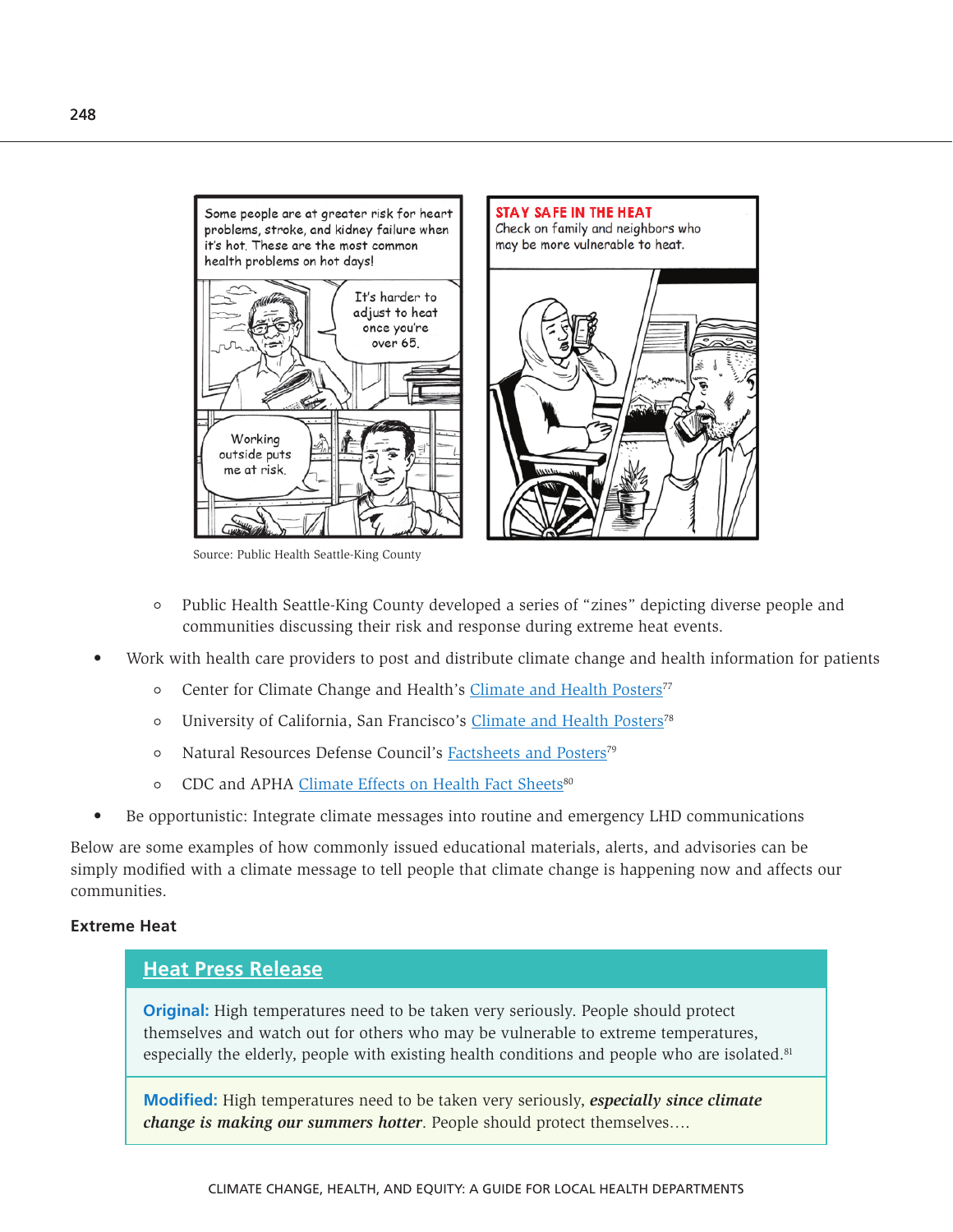# **[Health Department Twitter](https://twitter.com/search?q=monterey%20county%20health%20department&src=typd)**

**Original:** It is easy to get distracted. Look before you lock....<sup>82</sup>

**Modified:** *Climate change is making extreme heat days more common.* Never leave baby alone in a hot car. Look before you lock.

#### **Water Quality**

# **[Harmful Algal Bloom Press Release](http://www.vdh.virginia.gov/content/uploads/sites/12/2017/03/VDH_Example-Harmful-Algal-Bloom-Press-Release_2017.pdf)**

**Original:** The Department of Health is warning citizens to stay out of the water and to keep their pets and children out as well. … Harmful algal blooms occur when warm water and nutrients combine to make conditions favorable for blue-green algae growth.<sup>83</sup>

**Modified:** Harmful algal blooms occur when warm water and nutrients combine to make conditions favorable for blue-green algae growth. *Climate change is causing warmer water temperature, making harmful algal blooms more frequent.*

#### **Wildfires**

# **[LHD Website on Wildfire Safety](http://www.cchdmt.org/2015/06/wildfire-safety/)**

**Original:** Droughts and dry conditions throughout various times of the year increase the risk for wildfires. Careless use of fire in highly wooded areas can also dramatically increase the chance of a wildfire, which can then quickly spread across trees and dry brush and threaten homes and businesses that are in vicinity.<sup>84</sup>

**Modified:** Droughts and dry conditions increase the risk for wildfires. *Climate change is making our summers hotter and dryer.* 

#### **Air Quality**

# **[Air Pollution](http://www.aafa.org/page/air-pollution-smog-asthma.aspx)**

**Original:** The EPA reports air pollution levels using the Air Quality Index (AQI). AQI reports the level of ozone and other air pollutants. When the AQI is 101 or higher, it is dangerous for people with asthma. You may have to change your activities and medicines.<sup>85</sup>

**Modified:** AQI reports the level of ozone and other air pollutants. *Warming due to climate change is increasing ozone levels.* When the AQI is 101 or higher, it is dangerous for people with asthma.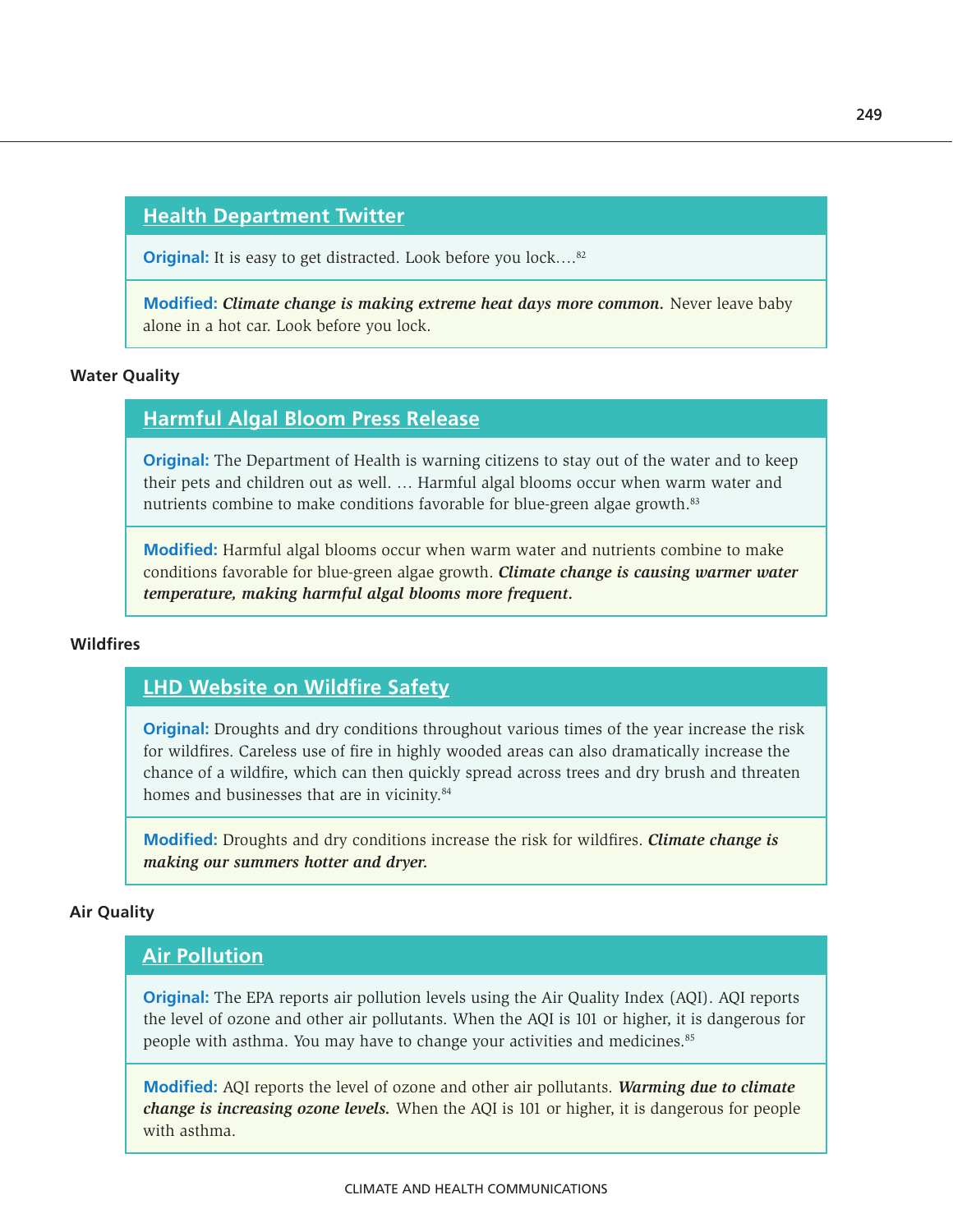#### **Allergens**

# **[Community Health Worker Pediatric Asthma Home Visiting Program](https://www.mass.gov/files/documents/2018/02/02/asthma-chw-hv-program-summary.pdf)**

**Original:** Pollen comes from trees, flowers, grass, and weeds and can trigger asthma. High pollen counts in the spring and fall seasons are known to be asthma triggers for some children.86

**Modified:** Pollen comes from trees, flowers, grass, and weeds and can trigger asthma. High pollen counts in the spring and fall *are increasing due to climate change* and can trigger asthma in children.

## **Sea Level Rise**

# **[Seawater Intrusion Pamphlet](https://fortress.wa.gov/ecy/publications/publications/0211018.pdf)**

**Original:** Some coastal wells in Washington are now unusable because of seawater intrusion. This is particularly true in coastal areas where high population growth has placed increased demands on groundwater supplies. Seawater intrusion can potentially render large portions of Washington's coastal aquifers unusable through degradation of water quality. Health issues are a concern in seawater-intruded areas, particularly for people on salt restricted diets.87

**Modified:** Some coastal wells in Washington are now unusable because of seawater intrusion, *which is worsened by sea level rise due to climate change*. This is particularly true in coastal areas where high population growth has placed increased demands on groundwater supplies…

#### **Storms and Flooding**

# **[Flood Advisory](http://duval.floridahealth.gov/_files/_documents/10-9-15-flood-advisory.pdf)**

**Original:** Heavy rain causes floodwaters to rise and pool on streets and throughout neighborhoods. In these situations, be aware of the following…88

**Modified:** *Climate change is increasing the frequency of intense storms with heavy rainfall.* Heavy rain causes floodwaters to rise and pool on streets and throughout neighborhoods. In these situations, be aware of the following…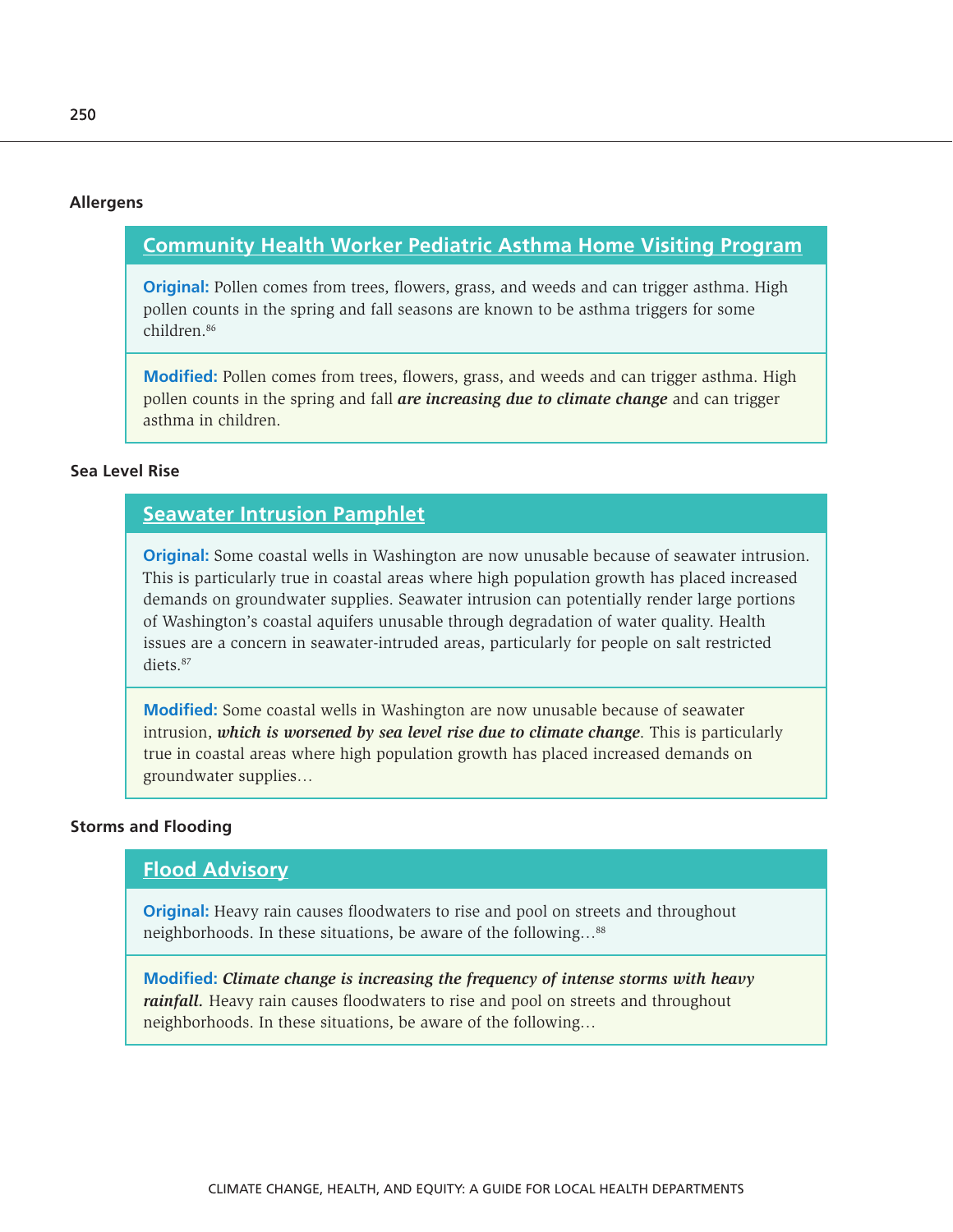#### **Nutrition and Food Security**

# **[Eat Local](https://www.foodsafety.gov/keep/events/summervacations/index.html)**

**Original:** Local food is fresher and tastes better than food shipped long distances from other states or countries. Fresher food is more nutritious.<sup>89</sup>

**Modified:** Local food is fresher, tastes better, *and causes less climate pollution* than food shipped long distances from other states or countries. Fresher food is more nutritious and *better for the environment*.

# **[Eating Outdoors, Handling Food Safely](https://www.fda.gov/food/resourcesforyou/Consumers/ucm109899.htm)**

**Original:** Picnic and barbecue season offers lots of opportunities for outdoor fun with family and friends. But these warm weather events also present opportunities for foodborne bacteria to thrive. As food heats up in summer temperatures, bacteria multiply rapidly. To protect yourself, your family, and friends from foodborne illness during warm-weather months, safe food handling when eating outdoors is critical.<sup>90</sup>

**Modified:** Picnic and barbecue season offers lots of opportunities for outdoor fun with family and friends. *But as climate change is making our summers even hotter*, these warm weather events also present opportunities for foodborne bacteria to thrive…

# **[Food and Water Safety During Power Outages and Floods](https://www.fda.gov/Food/ResourcesForYou/Consumers/ucm076881.htm)**

**Original:** Emergencies can happen, especially with extreme weather conditions. When they do, the best strategy is to already have a plan in place. This includes knowing the proper food safety precautions to take before, during, and after a power outage—and being prepared to safely handle food and water in the event that flooding occurs.<sup>91</sup>

**Modified:** Emergencies can happen, especially with extreme weather conditions *that are becoming more frequent and severe due to climate change*. The best strategy is to have a plan in place. This includes knowing the proper food safety precautions….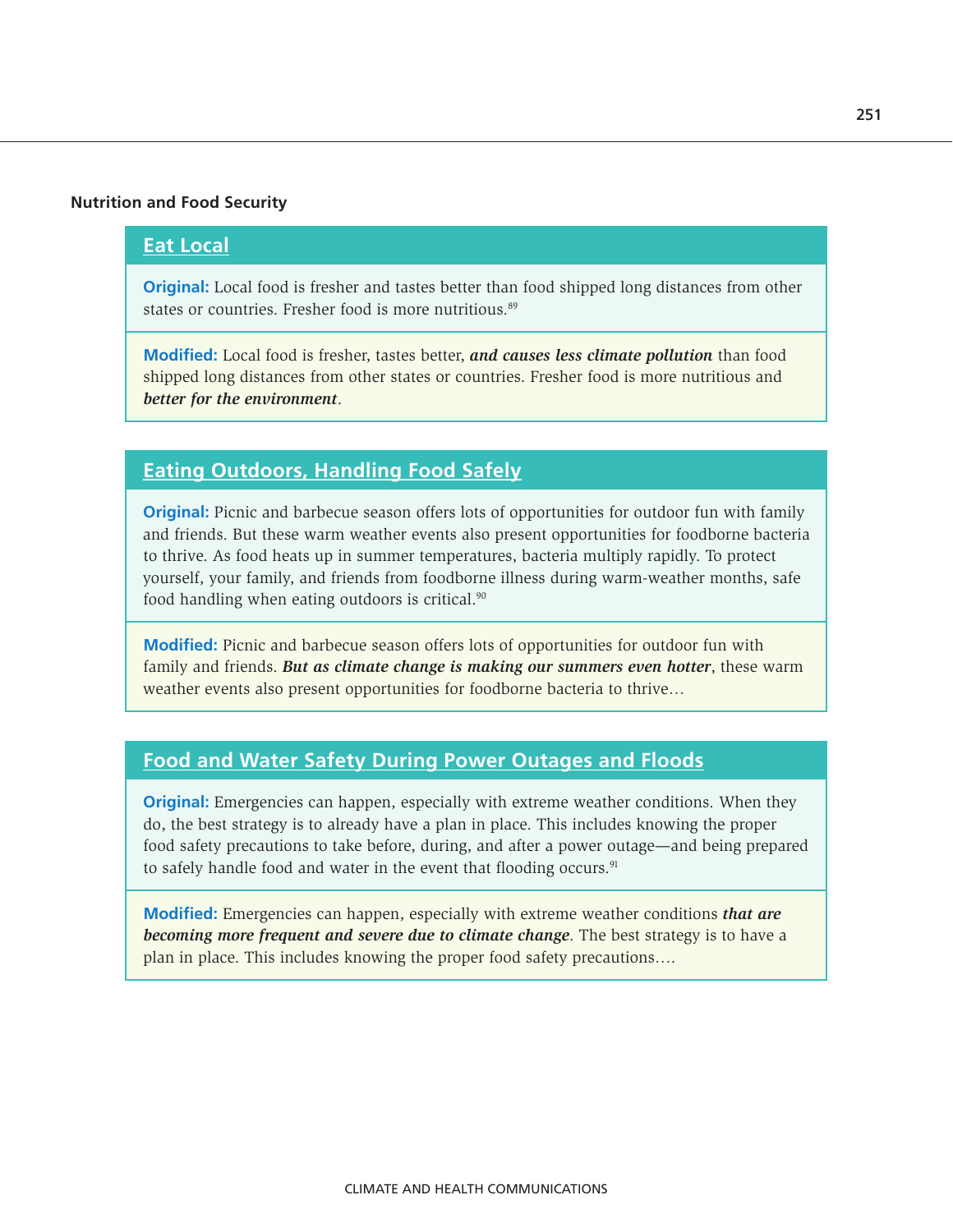# **[Nutrition and Healthy Eating](https://www.mayoclinic.org/healthy-lifestyle/nutrition-and-healthy-eating/in-depth/meatless-meals/art-20048193)**

**Original:** "It can be challenging to serve healthy meals when you're trying to save money. Consider serving budget-friendly meatless meals once or twice a week. Meatless meals are built around beans, lentils, vegetables and whole grains. These plant-based proteins tend to be less expensive and offer more health benefits than meat.<sup>92</sup>

**Modified:** Consider serving budget-friendly meatless meals once or twice a week. Meatless meals are built around beans, lentils, vegetables and whole grains. These plant-based proteins are less expensive, offer more health benefits than meat, *and reduce climate pollution from animal agriculture*.

# **Physical Activity**

**Original:** "Walking and cycling trips help make the air we breathe cleaner. Also, walkers and cyclists breathe less air pollution than people inside an idling or slow-moving car."

**Modified:** Walking and cycling trips help make the air we breathe cleaner *and slow climate change. Walking and cycling cause no harmful climate or air pollution!* Also, walkers and cyclists breathe less air pollution than people inside an idling or slow-moving car.

#### **Vector-borne and communicable disease**

# **[News Update- Zika Virus](http://www.dshs.texas.gov/news/updates/Zika-20171207.aspx)**

**Original Zika Alert:** The announcement of three recent Zika cases in Hidalgo County, including one that appears to have been transmitted locally by mosquitoes, demonstrates that Zika remains a threat in the Rio Grande Valley….

Residents of the Rio Grande Valley should remain on alert for Zika and take precautions even during the winter months because it often stays warm enough there for mosquito activity to continue through much of the winter...<sup>93</sup>

**Modified with Climate Messaging:** Three recent Zika cases in Hidalgo County demonstrates that Zika remains a threat in the Rio Grande Valley… Residents should remain on alert for Zika and take precautions even during the winter months. *Climate change is making our winters milder*, so mosquito activity is even more likely to continue through the winter.